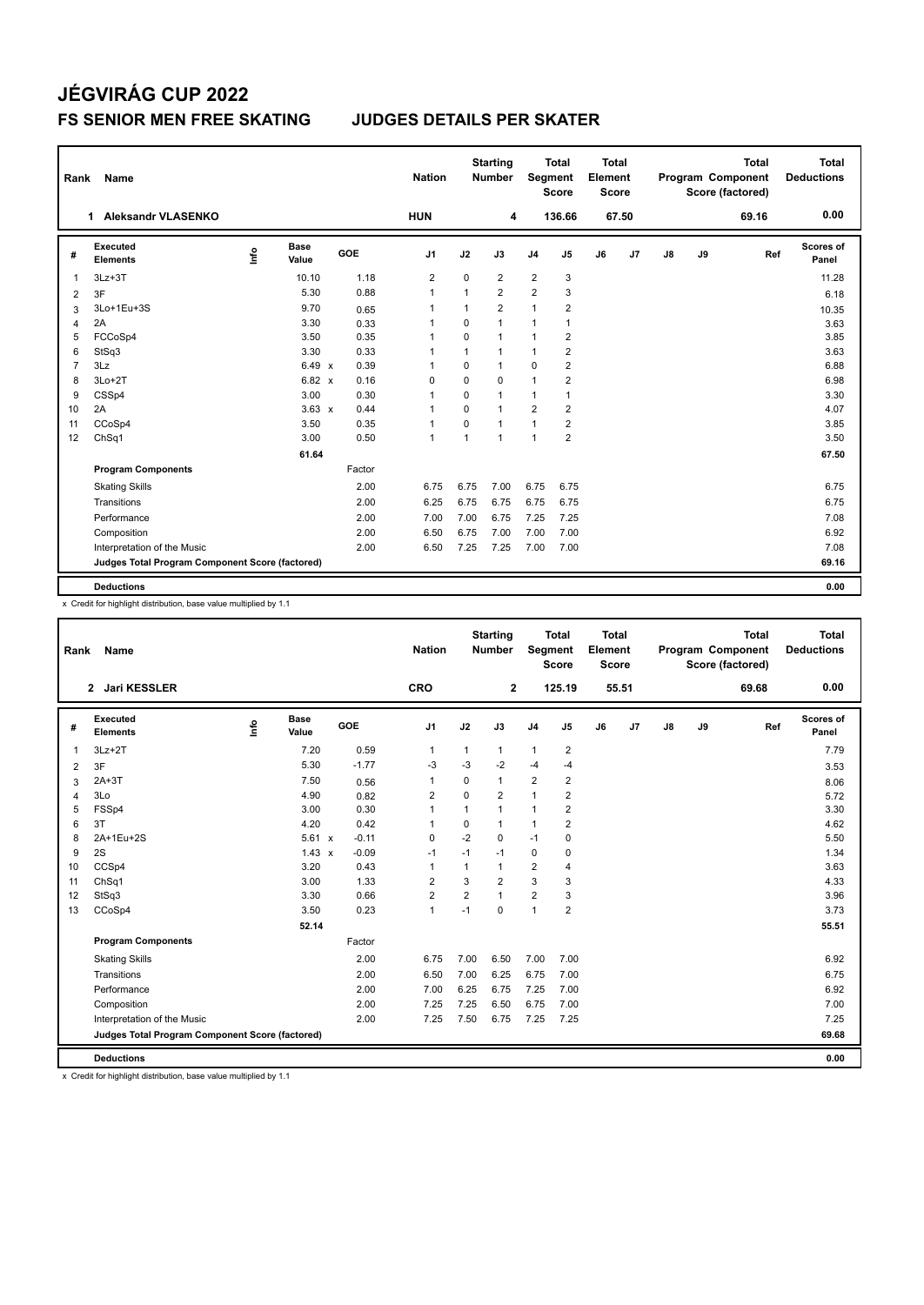### **JÉGVIRÁG CUP 2022 FS SENIOR MEN FREE SKATING JUDGES DETAILS PER SKATER**

| Rank           | Name                                            |      |                      |         | <b>Nation</b>  |                | <b>Starting</b><br><b>Number</b> | Segment        | <b>Total</b><br><b>Score</b> | <b>Total</b><br>Element<br><b>Score</b> |       |               |    | <b>Total</b><br>Program Component<br>Score (factored) | <b>Total</b><br><b>Deductions</b> |
|----------------|-------------------------------------------------|------|----------------------|---------|----------------|----------------|----------------------------------|----------------|------------------------------|-----------------------------------------|-------|---------------|----|-------------------------------------------------------|-----------------------------------|
|                | <b>Mykhailo RUDKOVSKYI</b><br>3                 |      |                      |         | <b>UKR</b>     |                | 1                                |                | 122.91                       |                                         | 57.57 |               |    | 65.34                                                 | 0.00                              |
| #              | Executed<br><b>Elements</b>                     | ١nf٥ | <b>Base</b><br>Value | GOE     | J <sub>1</sub> | J2             | J3                               | J <sub>4</sub> | J5                           | J6                                      | J7    | $\mathsf{J}8$ | J9 | Ref                                                   | <b>Scores of</b><br>Panel         |
| $\mathbf{1}$   | 3A                                              |      | 8.00                 | 0.00    | $-1$           | 1              | $-2$                             | $\mathbf{1}$   | 0                            |                                         |       |               |    |                                                       | 8.00                              |
| 2              | $3F+2T$                                         |      | 6.60                 | 0.00    | 0              | 0              | $\mathbf{1}$                     | 0              | 0                            |                                         |       |               |    |                                                       | 6.60                              |
| 3              | 2A+1Eu+3S                                       |      | 8.10                 | 0.00    | 0              | $-1$           | 0                                | $\mathbf 0$    | 0                            |                                         |       |               |    |                                                       | 8.10                              |
| 4              | CCSp4                                           |      | 3.20                 | 0.43    | 0              | $\overline{2}$ | 0                                | $\overline{2}$ | $\overline{\mathbf{c}}$      |                                         |       |               |    |                                                       | 3.63                              |
| 5              | ChSq1                                           |      | 3.00                 | 0.67    | $\mathbf{1}$   | 1              | $\mathbf{1}$                     | $\overline{2}$ | $\overline{\mathbf{c}}$      |                                         |       |               |    |                                                       | 3.67                              |
| 6              | 3Lo                                             |      | 4.90                 | $-1.47$ | $-3$           | $-3$           | $-2$                             | -3             | $-3$                         |                                         |       |               |    |                                                       | 3.43                              |
| $\overline{7}$ | 3F                                              |      | $5.83 \times$        | 0.18    | $\mathbf 0$    | $\mathbf 0$    | 0                                | $\mathbf{1}$   | 1                            |                                         |       |               |    |                                                       | 6.01                              |
| 8              | 2A                                              |      | $3.63 \times$        | 0.33    | $\mathbf 1$    | 1              | 1                                | $\mathbf{1}$   | -1                           |                                         |       |               |    |                                                       | 3.96                              |
| 9              | $2Lo+2T$                                        |      | $3.30 \times$        | 0.00    | 0              | $\mathbf 0$    | 0                                | $\mathbf 0$    | 0                            |                                         |       |               |    |                                                       | 3.30                              |
| 10             | StSq3                                           |      | 3.30                 | 0.44    | $\mathbf{1}$   | $\mathbf{1}$   | $\mathbf{1}$                     | $\overline{2}$ | $\overline{2}$               |                                         |       |               |    |                                                       | 3.74                              |
| 11             | FSSp4                                           |      | 3.00                 | 0.40    | 1              |                | $\mathbf{1}$                     | $\overline{2}$ | $\overline{2}$               |                                         |       |               |    |                                                       | 3.40                              |
| 12             | CCoSp4                                          |      | 3.50                 | 0.23    | $\mathbf{1}$   | $\mathbf 0$    | 0                                | $\overline{1}$ | $\overline{2}$               |                                         |       |               |    |                                                       | 3.73                              |
|                |                                                 |      | 56.36                |         |                |                |                                  |                |                              |                                         |       |               |    |                                                       | 57.57                             |
|                | <b>Program Components</b>                       |      |                      | Factor  |                |                |                                  |                |                              |                                         |       |               |    |                                                       |                                   |
|                | <b>Skating Skills</b>                           |      |                      | 2.00    | 6.50           | 7.00           | 6.25                             | 6.50           | 6.50                         |                                         |       |               |    |                                                       | 6.50                              |
|                | Transitions                                     |      |                      | 2.00    | 6.00           | 6.50           | 6.00                             | 6.50           | 6.00                         |                                         |       |               |    |                                                       | 6.17                              |
|                | Performance                                     |      |                      | 2.00    | 6.50           | 7.25           | 6.25                             | 7.00           | 6.25                         |                                         |       |               |    |                                                       | 6.58                              |
|                | Composition                                     |      |                      | 2.00    | 6.50           | 7.50           | 6.25                             | 7.00           | 6.50                         |                                         |       |               |    |                                                       | 6.67                              |
|                | Interpretation of the Music                     |      |                      | 2.00    | 6.50           | 7.25           | 6.00                             | 7.25           | 6.50                         |                                         |       |               |    |                                                       | 6.75                              |
|                | Judges Total Program Component Score (factored) |      |                      |         |                |                |                                  |                |                              |                                         |       |               |    |                                                       | 65.34                             |
|                |                                                 |      |                      |         |                |                |                                  |                |                              |                                         |       |               |    |                                                       |                                   |
|                | <b>Deductions</b>                               |      |                      |         |                |                |                                  |                |                              |                                         |       |               |    |                                                       | 0.00                              |

x Credit for highlight distribution, base value multiplied by 1.1

| Rank           | Name                                            |   |                      |            | <b>Nation</b>  |                | <b>Starting</b><br><b>Number</b> | Segment        | <b>Total</b><br><b>Score</b> | <b>Total</b><br>Element<br><b>Score</b> |       |               |    | <b>Total</b><br><b>Program Component</b><br>Score (factored) | <b>Total</b><br><b>Deductions</b> |
|----------------|-------------------------------------------------|---|----------------------|------------|----------------|----------------|----------------------------------|----------------|------------------------------|-----------------------------------------|-------|---------------|----|--------------------------------------------------------------|-----------------------------------|
|                | 4 András CSERNOCH                               |   |                      |            | <b>HUN</b>     |                | 3                                |                | 121.13                       |                                         | 55.81 |               |    | 67.32                                                        | $-2.00$                           |
| #              | Executed<br><b>Elements</b>                     | ۴ | <b>Base</b><br>Value | <b>GOE</b> | J1             | J2             | J3                               | J <sub>4</sub> | J5                           | J6                                      | J7    | $\mathsf{J}8$ | J9 | Ref                                                          | Scores of<br>Panel                |
| $\mathbf{1}$   | 2A                                              |   | 3.30                 | 0.55       | 2              | 1              | $\overline{2}$                   | $\mathbf{1}$   | 2                            |                                         |       |               |    |                                                              | 3.85                              |
| $\overline{2}$ | $3Lz + 3T$                                      |   | 10.10                | 0.20       | $\pmb{0}$      | $-1$           | $\mathbf{1}$                     | 0              | $\mathbf{1}$                 |                                         |       |               |    |                                                              | 10.30                             |
| 3              | 3F+1Eu+2S                                       |   | 7.10                 | $-0.18$    | $-1$           | $-1$           | $\mathbf{1}$                     | $-2$           | $\mathbf{1}$                 |                                         |       |               |    |                                                              | 6.92                              |
| $\overline{4}$ | FCSp4                                           |   | 3.20                 | 0.32       | $\mathbf{1}$   | 0              | 1                                | 1              | 2                            |                                         |       |               |    |                                                              | 3.52                              |
| 5              | 3Lzq                                            | q | 5.90                 | $-2.95$    | -5             | $-5$           | -5                               | $-5$           | $-5$                         |                                         |       |               |    |                                                              | 2.95                              |
| 6              | 3Lo                                             |   | $5.39 \times$        | 0.65       | $\mathbf{1}$   | 0              | $\overline{2}$                   | $\mathbf{1}$   | $\overline{2}$               |                                         |       |               |    |                                                              | 6.04                              |
| $\overline{7}$ | ChSq1                                           |   | 3.00                 | 0.67       | $\overline{1}$ | 1              | $\overline{2}$                   | $\mathbf{1}$   | $\overline{2}$               |                                         |       |               |    |                                                              | 3.67                              |
| 8              | 3F                                              |   | 5.83 x               | $-2.65$    | $-5$           | $-5$           | $-5$                             | $-5$           | $-5$                         |                                         |       |               |    |                                                              | 3.18                              |
| 9              | $2A+2T$                                         |   | $5.06 \times$        | $-0.33$    | $-1$           | $-1$           | $-1$                             | $-1$           | 0                            |                                         |       |               |    |                                                              | 4.73                              |
| 10             | CCoSp4                                          |   | 3.50                 | 0.00       | 0              | $\mathbf 0$    | $\Omega$                         | 0              | $\mathbf{1}$                 |                                         |       |               |    |                                                              | 3.50                              |
| 11             | StSq3                                           |   | 3.30                 | 0.55       | $\overline{1}$ | $\overline{2}$ | $\mathbf{1}$                     | $\overline{2}$ | 3                            |                                         |       |               |    |                                                              | 3.85                              |
| 12             | CSSp4                                           |   | 3.00                 | 0.30       | $\overline{1}$ | 1              | $\mathbf{1}$                     | 1              | $\overline{2}$               |                                         |       |               |    |                                                              | 3.30                              |
|                |                                                 |   | 58.68                |            |                |                |                                  |                |                              |                                         |       |               |    |                                                              | 55.81                             |
|                | <b>Program Components</b>                       |   |                      | Factor     |                |                |                                  |                |                              |                                         |       |               |    |                                                              |                                   |
|                | <b>Skating Skills</b>                           |   |                      | 2.00       | 6.75           | 7.00           | 6.75                             | 6.75           | 7.00                         |                                         |       |               |    |                                                              | 6.83                              |
|                | Transitions                                     |   |                      | 2.00       | 6.25           | 6.75           | 6.50                             | 6.50           | 6.75                         |                                         |       |               |    |                                                              | 6.58                              |
|                | Performance                                     |   |                      | 2.00       | 6.50           | 6.50           | 6.50                             | 6.50           | 6.75                         |                                         |       |               |    |                                                              | 6.50                              |
|                | Composition                                     |   |                      | 2.00       | 6.75           | 7.50           | 6.75                             | 7.00           | 7.00                         |                                         |       |               |    |                                                              | 6.92                              |
|                | Interpretation of the Music                     |   |                      | 2.00       | 6.50           | 7.25           | 6.75                             | 6.75           | 7.00                         |                                         |       |               |    |                                                              | 6.83                              |
|                | Judges Total Program Component Score (factored) |   |                      |            |                |                |                                  |                |                              |                                         |       |               |    |                                                              | 67.32                             |
|                | <b>Deductions</b>                               |   | Falls:               | $-2.00(2)$ |                |                |                                  |                |                              |                                         |       |               |    |                                                              | $-2.00$                           |

x Credit for highlight distribution, base value multiplied by 1.1 q Jump landed on the quarter